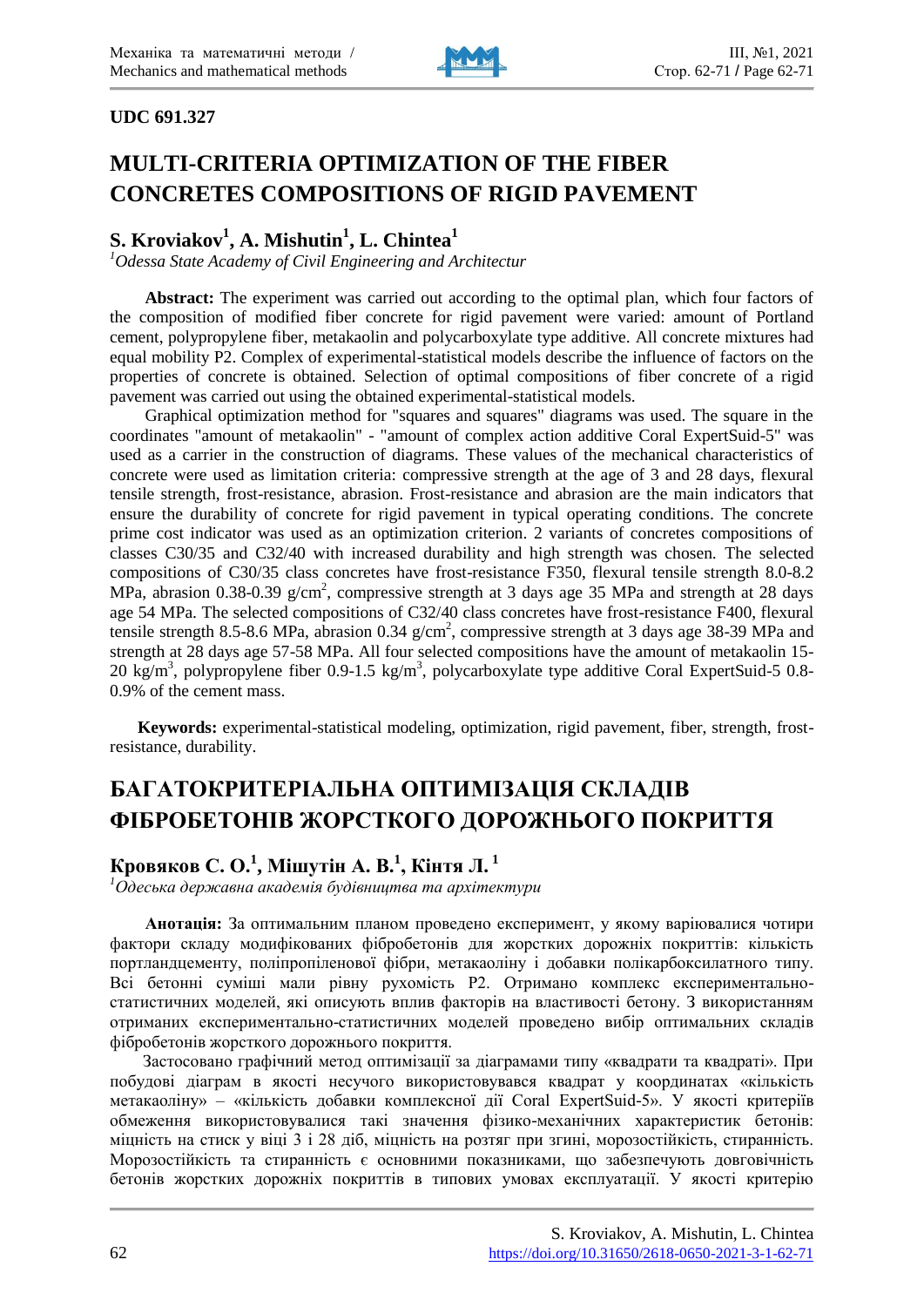

оптимізації використовувався показник собівартості бетону. Обрано по 2 варіанти складів бетонів класів С30/35 і С32/40 з підвищеною довговічністю та високою ранньою міцністю. Обрані склади бетонів класу С30/35 мають морозостійкість F350, міцність на розтяг при згині 8,0-8,2 МПа, стиранність 0,38-0,39 г/см<sup>2</sup>, міцність на стиск у віці 3-х діб 35 МПа і у віці 28-ми діб 54 МПа. Обрані склади бетонів класу С32/40 мають морозостійкість F400, міцність розтяг при згині 8,5-8,6 МПа, стиранність 0,34 г/см<sup>2</sup>, міцність на стиск у віці 3-х діб 38-39 МПа і у віці 28-ми діб 57-58 МПа. Всі чотири обраних склади характеризуються кількістю метаколіну 15-20 кг/м<sup>3</sup>, поліпропіленової фібри 0,9-1,5 кг/м<sup>3</sup>, добавки полікарбоксилатного типу Coral ExpertSuid-5 0,8-0,9% від маси цементу.

**Ключові слова:** експериментально-статистичне моделювання, оптимізація, жорстке дорожнє покриття, фібра, міцність, морозостійкість, довговічність.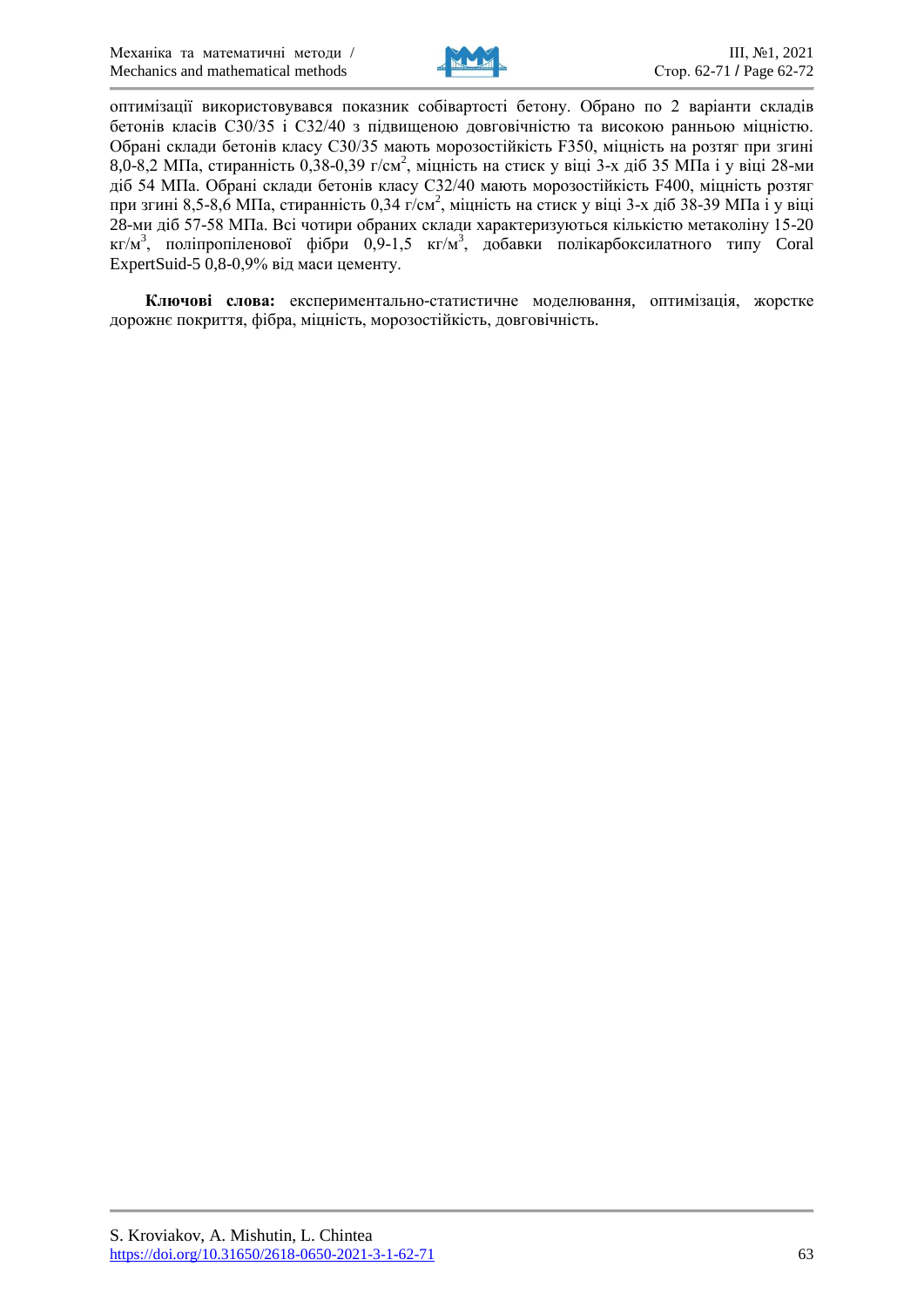

# **1 INTRODUCTION**

Rigid pavements are more durable than non-rigid asphalt pavement and they have many operational advantages, first of all, the absence of rutting. However, the repair of cementconcrete pavements is more difficult; therefore, the task of maximizing the durability of concrete on rigid pavement is relevance. In particular, this task is relevant for Ukraine, where cement-concrete roads have been actively built in recent years.

The durability of concretes used in pavements is mainly determined by frost-resistance and abrasion. Standardized quality indicators for rigid pavements are compressive strength and flexural tensile strength. The early strength of concrete is an important indicator in terms of the timing of opening traffic and facilitating technological operations. Accordingly, during using modifiers of various types and dispersed reinforcement to find the optimal compositions of concrete for rigid pavements, it is necessary to use the methods of multicriteria analysis of material properties.

# **2 ANALYSIS OF LITERARY DATA AND RESOLVING THE PROBLEM**

The share of rigid pavements in the United States is 60%, in Austria 46%, Belgium 41%, Germany 31%, France 20%, the Netherlands 15%, Portugal 10%, Spain, Italy, Canada, Switzerland and UK about 5% [1]. In Ukraine and in the world more and more roads with cement-concrete pavement are being built. For example, in the Czech Republic, over the past 15 years, 65% of new roads were built from cement-concrete, and many such roads are also being built in Poland and Slovakia [2]. According to the "Program for the development of cement-concrete roads in Ukraine for 2021-2025," adopted by Ukravtodor, by 2025, it is planned to build and reconstruct about 2,900 km of national roads using rigid pavements.

In modern conditions, in the manufacture of concrete for rigid pavements, it is possible to achieve the required level of efficiency simultaneously with high durability and strength of the material only through the use of modifier additives [3]. Superplasticizers of the polycarboxylate type [3,4] and pozzolanic additives, in particular metakaolin [5,6], are some of the most effective modifiers today. Dispersed reinforcement is also an effective method for improving the mechanical properties of concrete, which determine its durability and performance [7,8].

To search for rational compositions of concretes as multicomponent materials, it is advisable to use experimental planning methods [9]. Implementation of the experiment according to the optimal design allows obtaining adequate experimental-statistical models that show the relationship between the composition of the composite material and its properties [10]. By analyzing the complex of the obtained experimental-statistical (ES) models, it is possible to carry out multi-criteria optimization of the composition of concrete, including the composition of concrete of rigid pavements.

# **3 PURPOSE AND TASKS OF THE STADY**

The purpose of this study is to select the optimal compositions of rigid pavement fiber concrete of C30/35 and C32/40 classes with increased durability and high early strength. Concretes at a project age of 28 days must meet to their class in compressive strength, provide increased flexural tensile strength, frost-resistance, wear-resistance (low abrasion) and early strength. At the same time, the prime cost of the selected compositions should be minimal, which is important given the large amount of concrete works in road construction.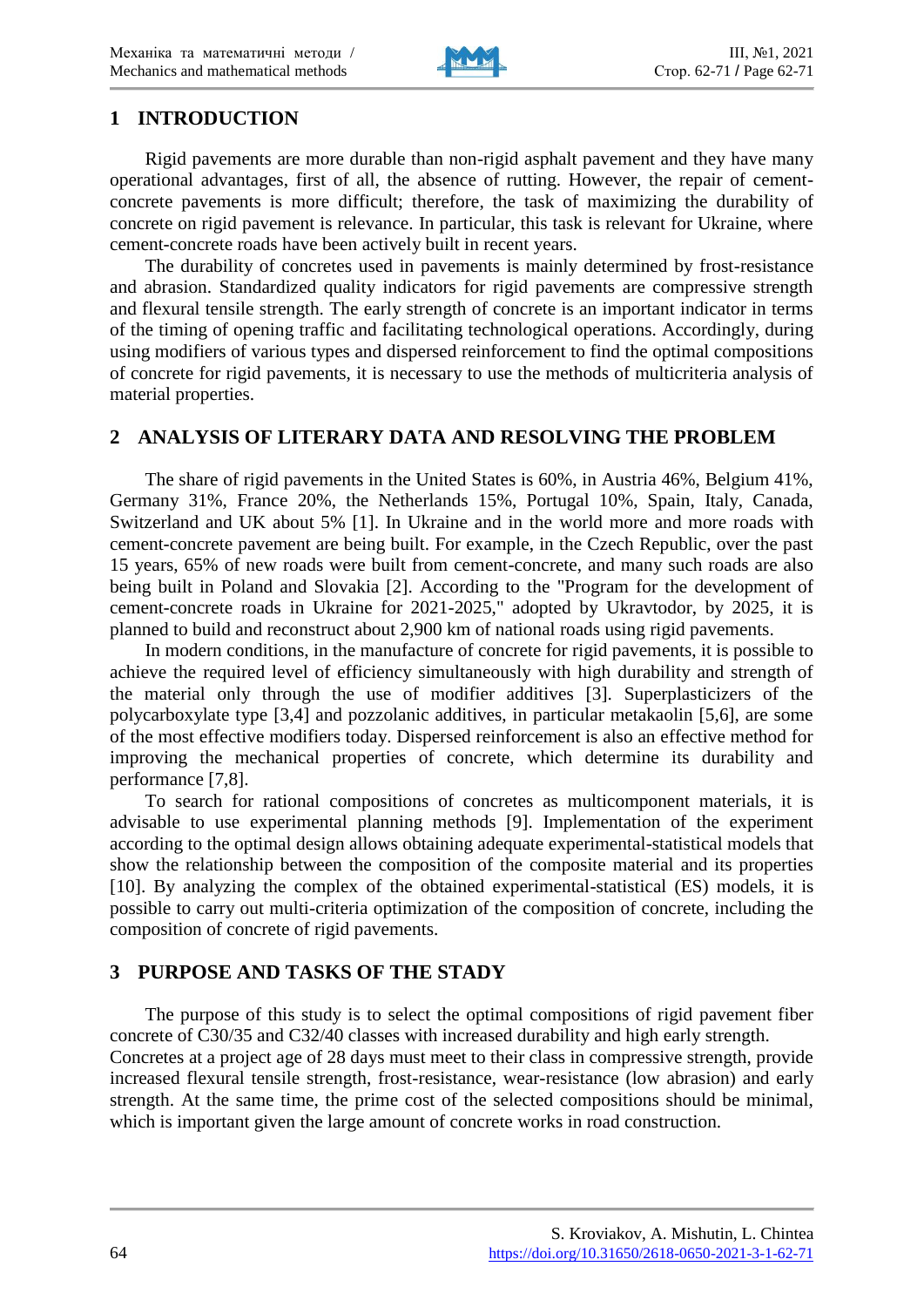

# **4 BASIC RESULTS**

In accordance with the 18-point optimal plan, a 4-factor experiment was carried out, in which the following factors of the composition of fiber concrete of rigid pavements were varied [11]:

- X1, amount of Portland cement (CEM II/A-S 42.5), from 400 to 500 kg/m<sup>3</sup>;

- X2, amount of polypropylene fiber (length 12 mm, diameter 20  $\mu$ m), from 0 to 2 kg/m<sup>3</sup>;

- X3, amount of metakaolin, from 0 to 30 kg/m<sup>3</sup>;

- Х4, amount of polycarboxylate additives of complex action (superplasticizer and accelerator) Coral ExpertSuid-5, from 0.6 to 1% by weight of cement.

All the mixtures of tested fiber concretes had equal mobility P2 (slump from 6 to 8 cm), which was achieved by varying the amount of water.

Selection of the optimal compositions of fiber concrete of rigid pavements was carried out using a set of obtained ES-models. These models describe the effect of the composition on the corresponding properties of the composite:

- compressive strength at the age of 3 days:

$$
f_{ck.cube.3}(MPa)=40.9+5.8x1-1.7x12+0.8x1x2 ± 0x1x3 ±0x1x4-0.4x2+0.9x22 ± 0x2x3 -0.6x2x4+2.1x3-0.8x32 +1.0x3x4
$$
\n(1)

- compressive strength at the project age:

$$
f_{ck.cube}(MPa) = 59.4 + 5.9x_1 - 2.4x_1^2 + 1.1x_1x_2 \pm 0x_1x_3 + 1.1x_1x_4
$$
  
\n
$$
-2.0x_2 + 2.4x_2^2 \pm 0x_2x_3 - 1.0x_2x_4
$$
  
\n
$$
+1.6x_3 - 3.1x_3^2 \pm 0x_3x_4
$$
  
\n
$$
+1.5x_4 - 1.9x_4^2
$$
\n(2)

- flexural tensile strength at the project age:

$$
f_{\text{ctk}}(\text{MPa}) = 8.30 + 0.61x_1 - 0.22x_1^2 + 0.07x_1x_2 + 0x_1x_3 + 0.10x_1x_4 + 0.32x_2 + 0x_2^2 + 0.09x_2x_3 - 0.13x_2x_4 + 0.05x_3 -0.17x_3^2 + 0.05x_3x_4 + 0.11x_4 + 0.09x_4^2
$$
\n(3)

- frost-resistance:

$$
F(cycles) = 393 + 60x_1 \pm 0x_1^2 + 8x_1x_2 \pm 0x_1x_3 \pm 0x_1x_4
$$
  
+23x<sub>2</sub>-14x<sub>2</sub><sup>2</sup> -10x<sub>2</sub>x<sub>3</sub> ±0x<sub>2</sub>x<sub>4</sub>  
+7x<sub>3</sub> -29x<sub>3</sub><sup>2</sup> +7x<sub>3</sub>x<sub>4</sub>  
+19x<sub>4</sub>-23x<sub>4</sub><sup>2</sup> (4)

- abrasion:

$$
G(g/cm2) = 0.350-0.036x1 + 0.020x12 - 0.016x1x2 -0.008x1x3 ±0x1x4-0.056x2 + 0.030x22 ± 0x2x3 ±0x2x4-0.006x3 + 0.012x32 ± 0x3x4 -0.018x4 + 0.022x42
$$
\n(5)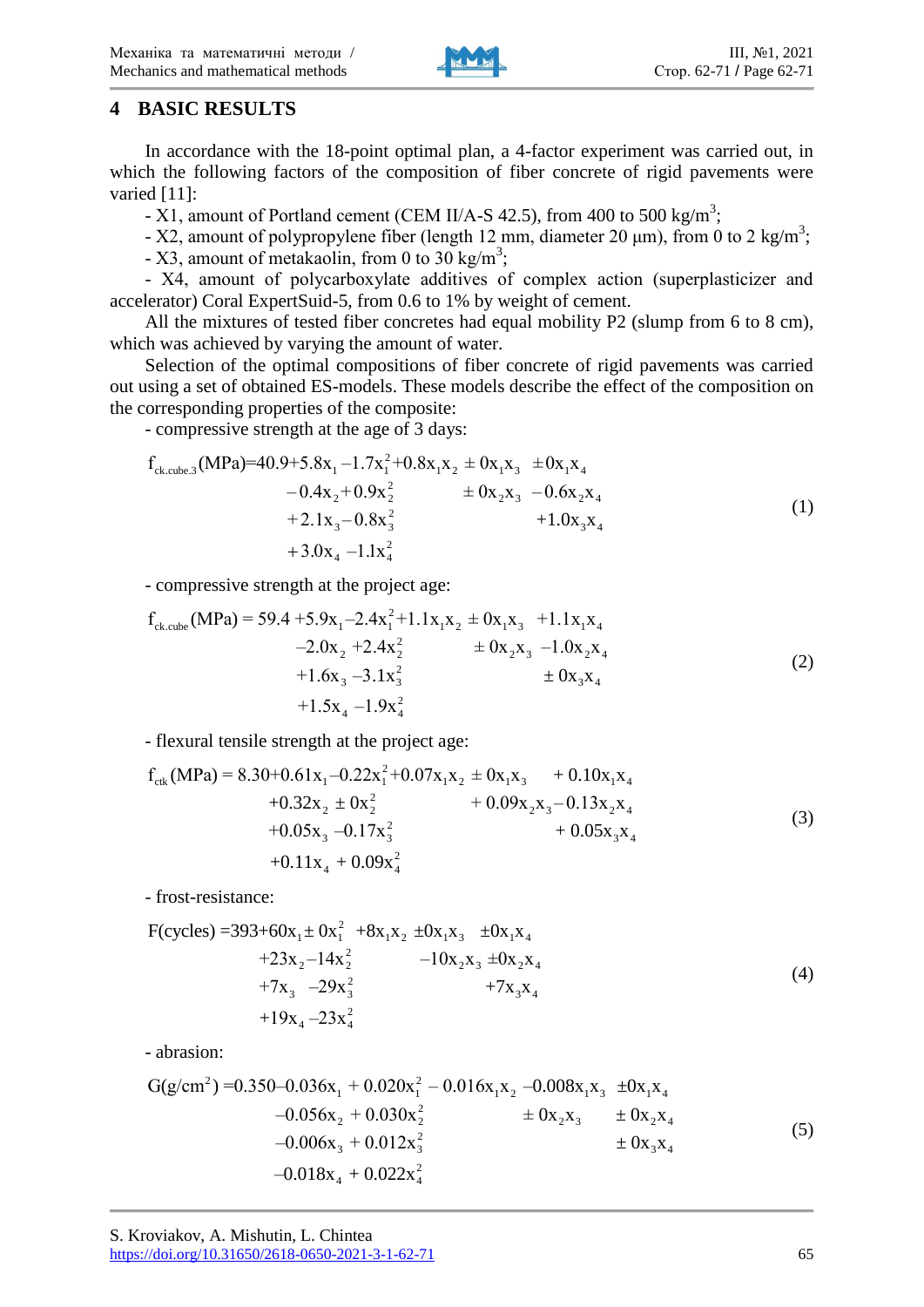

- prime cost indicator calculated in the prices of March 2020:

3 2 1 1 1 2 1 3 1 4 2 2 2 2 3 2 4 2 3 3 3 4 Cost UAH/m = 1886.02 + 112.21x – 0.54x ± 0x x – 0.31x x +1.91x x +47.49x ± 0x – 0.53x x +0.38x x +128.62x –0.85x ( ) – 0.30x x +17.43 <sup>2</sup> 4 4 x + 0.32x (6)

Selection was carried out by a graphical method on diagrams of the "squares on a square" type [10]. Selection of compositions of fiber concrete with two different levels of requirements for the characteristics of the material was carried out. In the first version (concretes of class C30/35), the following values of the mechanical characteristics of concretes were used as limitation criteria:

- compressive strength  $f_{ck.cube} \geq 50$  MPa. Such strength is ensured by the class of concrete C30/35 at the most common level of the coefficient of variation for concrete plants in Ukraine. This allows the use of concrete on roads of category I-b (B35, M500 according to the requirements of DBN V.2.3-4:2015). Isolines  $f_{ck, cube} = 50$  MPa are plotted according to the ES-model (2) and are shown in red in the diagrams;

- flexural tensile strength  $f_{\text{ctk}} \geq 8$  MPa. Such tensile strength ensures the quality of work of the material in the structure of the pavement and largely provides the durability of concrete under high loads. Isolines  $f_{\text{ctk}} = 8$  MPa are plotted according to the ES-model (3) and are shown in green in the diagrams;

- frost-resistance  $\geq$  F350. Such level of frost-resistance ensures high durability of concrete during the operation of rigid pavements in typical climatic conditions of Ukraine. Isolines F350 are plotted according to the ES-model (4) and are shown in blue in the diagrams;

- abrasion  $G \le 0.40$  g/cm<sup>2</sup>. This level of abrasion (no more than 0.40 g/cm<sup>2</sup>) provides high wear resistance of concrete, respectively, the durability of concrete in conditions of heavy traffic. Isolines  $G = 0.40$  g/cm<sup>2</sup> are plotted according to the ES-model (5) and are shown in gray in the diagrams;

- compressive strength at the age of 3 days  $f_{ck. cube, 3} \ge 35$  MPa. Such a high level of early strength makes it possible to start operating roads earlier and facilitates subsequent technological operations during the construction process. Isolines  $f_{ck, cube, 3} = 35$  MPa are plotted according to the ES-model (1) and are shown in purple in the diagrams.

As an optimization criterion [10], the indicator of the prime cost of concrete (UAH/m<sup>3</sup>), calculated in prices of March 2020, was used. Isolines of the prime cost of concrete are plotted according to the ES-model (6) are shown in brown in the diagrams.

A square in coordinates  $X_3$  (amount of metakaolin) –  $X_4$  (amount of a complex action additive Coral ExpertSuid-5) was used as a carrier when constructing diagrams of the "squares on a square" type. Diagrams in the field of a bearing square at various levels of factors  $x_3-x_4$  reflect the effect of the amount of Portland cement and polypropylene fiber. The diagrams take into account the fact that for a significant part of the mechanical characteristics the best indicators (the highest strength, the highest frost-resistance, the lowest abrasion, etc.) were observed for compositions with the amount of Metakaolin  $18-20$  kg/m<sup>3</sup> and with the amount of additive Coral ExpertSuid-5 about 0,9% [11]. Accordingly, in the field of the carrier square, not 9, but 16 diagrams of the influence of factors  $x_1 - x_2$  are shown for more accurate optimization (Fig. 1). Diagrams in coordinates  $x_3 = +0.333$  (20 kg/m<sup>3</sup> Metakaolin) and  $x_4 = 0.5$  (0.9% additive) were added to the diagrams in the main (-1, 0, 1) coordinates of factors.

Areas of the diagrams that did not meet the specified limitation criteria were shaded with the appropriate color. In the unshaded areas, that is, when all the established quality criteria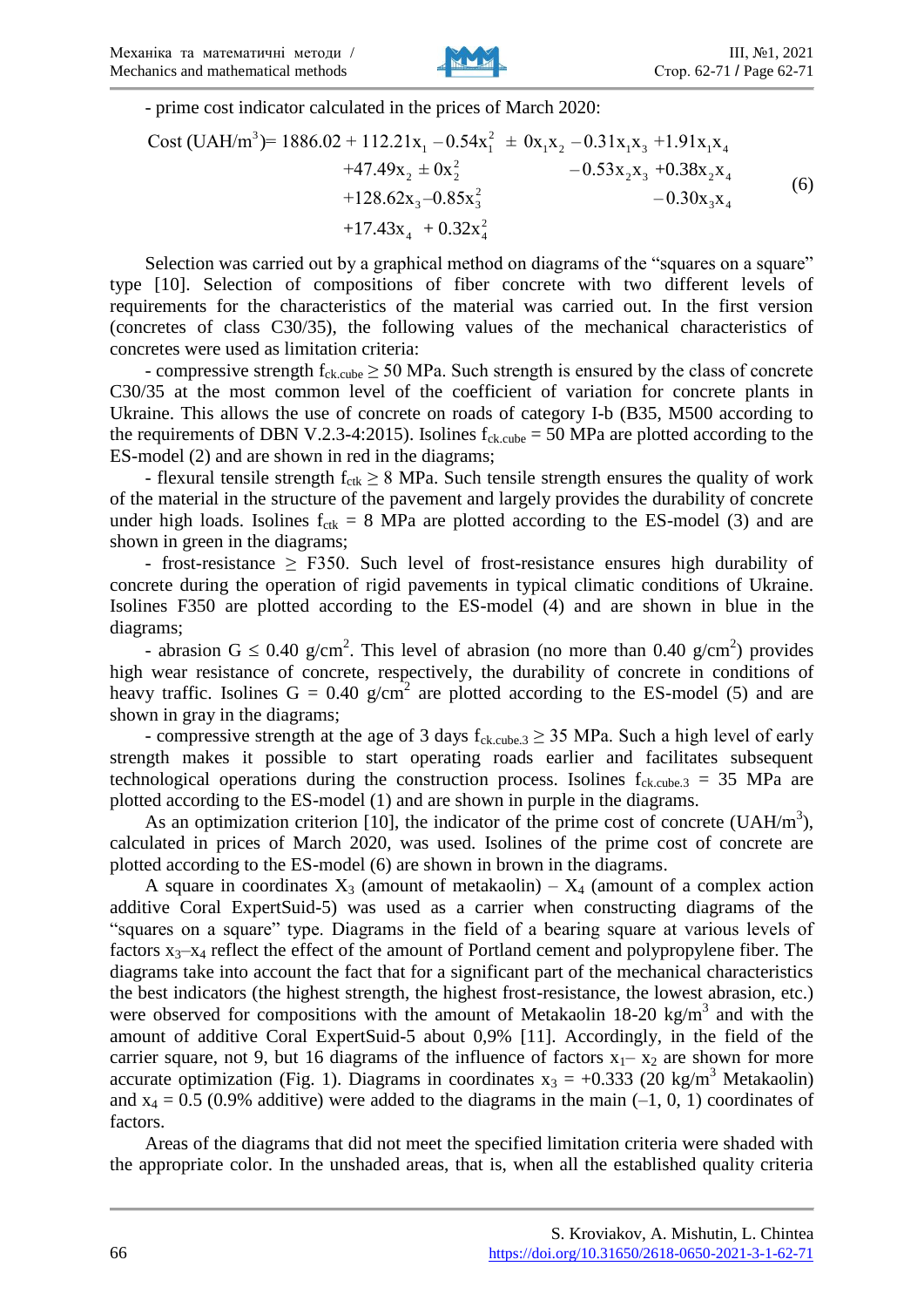

are met, two optimal compositions were selected. These compositions (coordinates) are marked with stars with corresponding numbers in Fig. 1.

In the second option for choosing the optimal compositions (concretes of C32/40 class), the following values of the mechanical characteristics of concretes were used as limitation criteria:

- compressive strength  $f_{ck. cube} \geq 55$  MPa, which provides the required class of concrete on roads of category I-a (B40, M550 according to the requirements of DBN V.2.3-4:2015) and allows the use of concrete on roads with the highest loads. According to [12], preference should always be given to pavements made of high-strength concrete of B40..B60 classes, which ensures the durability of new roads during construction. Isolines  $f_{ck, cube} = 55 \text{ MPa}$  are shown in red in the diagrams;



**Fig. 1**. Selection of the optimal compositions of rigid pavement fiber concrete of C30/35 class

- flexural tensile strength  $f_{\text{ctk}} \geq 8.5$  MPa, which is 0.5 MPa higher than was specified as a limitation criterion when choosing concretes of C30/35 class. This ensures a higher quality and durability of the material in the construction of the pavement compared to the C30/35 class concretes. Isolines  $f_{\text{ctk}} = 8.5$  MPa are shown in green in the diagrams;

- frost-resistance  $\geq$  F400, which is 50 cycles higher than was specified as a limitation criterion when choosing concretes of C30/35 class. This ensures even greater durability of concrete during operation in Ukrainians climatic conditions. Isolines F400 are shown in blue in the diagrams;

- abrasion G  $\leq$  0.35 0.35 g/cm<sup>2</sup>, which is 0.05 g/cm<sup>2</sup> lower than was specified as a limitation criterion when choosing concretes of C30/35 class. Such abrasion provides a higher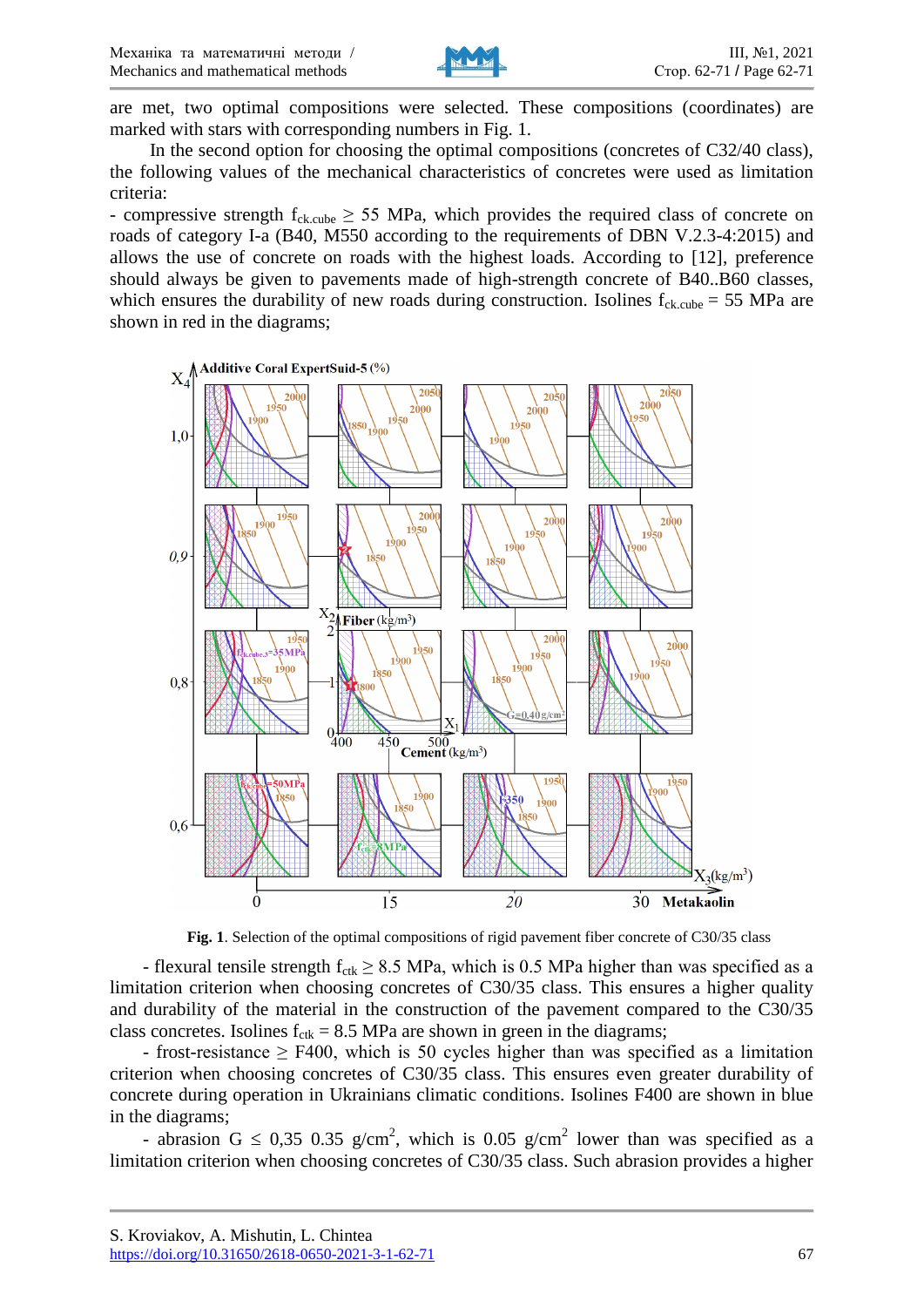

wear resistance of the pavement in conditions of heavy traffic. Isolines  $G = 0.35$  g/cm<sup>2</sup> are shown in gray in the diagrams;

- compressive strength at the age of 3 days  $f_{ck.cube.3} \geq 35$  MPa, which is similar to the limitation when choosing compositions of concretes of C30/35 class. This strength also makes it possible to start the operation of roads earlier and facilitates the implementation of subsequent technological operations. Isolines  $f_{ck. cube, 3} = 35$  MPa are shown in purple in the diagrams.

The isolines in Fig. 2 were plotted using the same EC-models, which were used to plot similar isolines in Fig. 1. These isolines similarly reflect the change in all investigated properties of concrete.

The two optimal concrete compositions were selected in the unshaded areas in Fig. 2, that is, when the levels of all assigned quality criteria are met. Composition coordinates are marked with stars with corresponding numbers, which is similar to Fig. 1.



**Fig. 2**. Selection of the optimal compositions of rigid pavement fiber concrete of C32/40 class

# **5 DISCUSSION OF THE RESULTS OF THE STUDY**

As mentioned earlier, two optimal compositions of C30/35 class fiber concretes were selected. These compositions are marked with stars with corresponding numbers in Fig. 1.

Composition No.1 (C30/35) is characterized by the lowest prime cost (1790 UAH /m<sup>3</sup>) and provides the necessary level for all quality criteria of concrete. The point of this composition in a factor space has the coordinates:  $x_1 = -0.6$ ,  $x_2 = -0.1$ ,  $x_3 = 0$ ,  $x_4 = 0$ .

Composition No.2 (С30/35) has a prime cost 1800 UAH/m3, which is only 0.6% more than the prime cost of composition No. 1. At the same time, concrete of composition No.2 in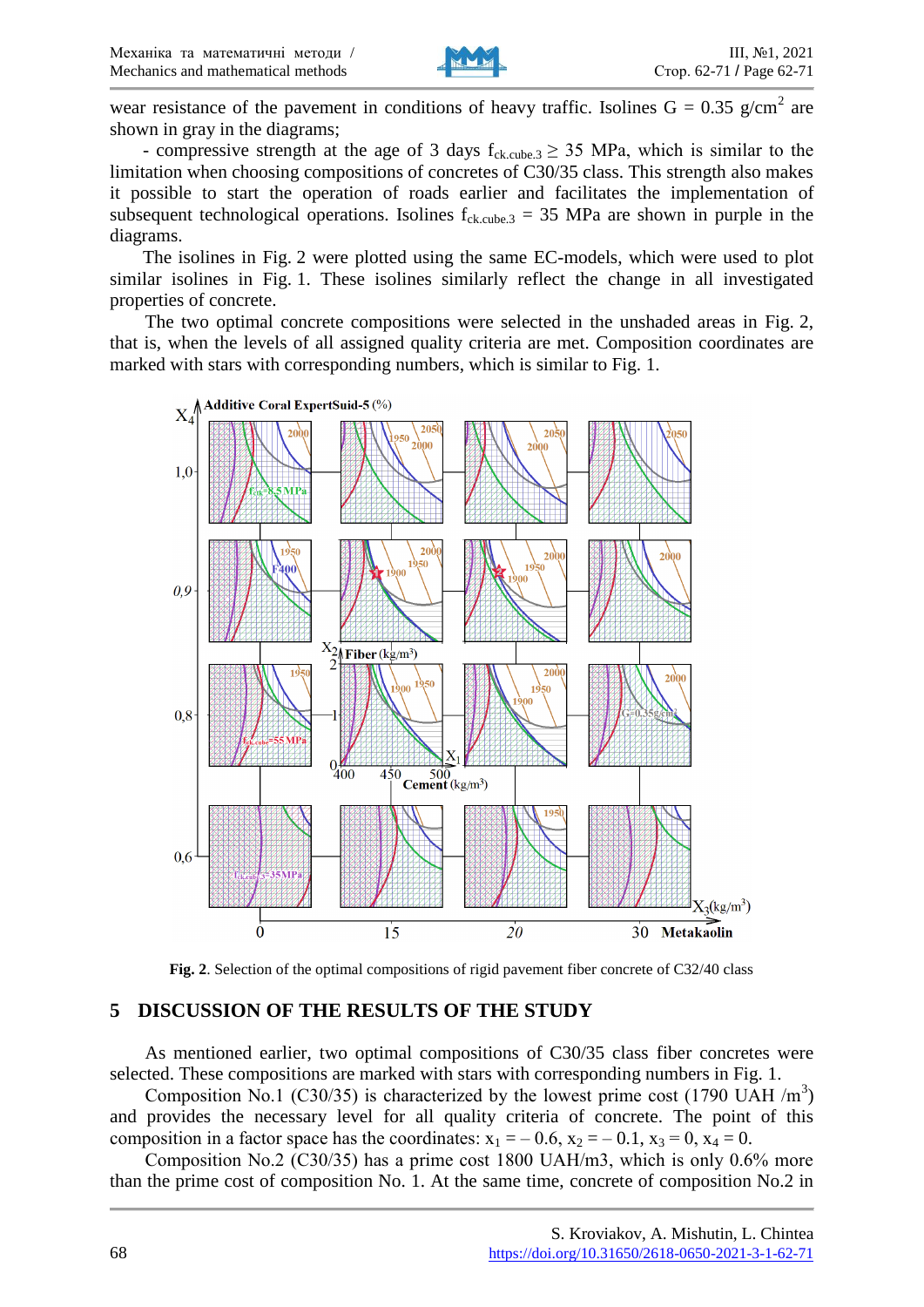

comparison with composition No.1 has a slightly higher flexural tensile strength and less abrasion. The point of this composition in a factor space has the coordinates:  $x_1 = -0.7$ ,  $x_2 = 0.1$ ,  $x_3 = 0$ ,  $x_4 = 0.5$ .

Also, two optimal compositions of C32/40 class fiber concretes were selected. These compositions are marked with stars with corresponding numbers in Fig. 2.

Composition No.1 (C32/40) is characterized by the lowest prime cost (1860 UAH  $/m<sup>3</sup>$ ) and provides the necessary level for all quality criteria of concrete. The point of this composition in a factor space has the coordinates:  $x_1 = -0.3$ ,  $x_2 = 0.4$ ,  $x_3 = 0$ ,  $x_4 = 0.5$ .

Composition No.2 (С32/40) has a prime cost of 1865 UAH /m3, which practically does not differ from the prime cost of composition No.1. At the same time, the composition No.2 has a slightly higher compressive strength and flexural tensile strength compared to the composition No.1. The difference between the indicators of the mechanical properties of the compositions No.1 and No.2 is within the limits of the experimental accuracy. But for composition No. 2, this difference ensures the achievement of the required level of strength with a greater probability. The point of composition No.2 in a factor space has the coordinates:  $x_1 = -0.35$ ,  $x_2 = 0.5$ ,  $x_3 = 0.33$ ,  $x_4 = 0.5$ .

The content of the components of the mixture for all selected compositions of concretes C30/35 and C32/40 classes and the calculated mechanical properties of concretes are shown in Table 1.

**Table 1**

| No.<br>composition | Composition of concrete                  | Mechanical characteristics                                       |
|--------------------|------------------------------------------|------------------------------------------------------------------|
| C30/35,            | Cement $-420$ kg/m <sup>3</sup>          | Compressive strength $f_{\text{ckcube}} = 54 \text{ MPa}$        |
| composition        | Crushed stone $-1127$ kg/m <sup>3</sup>  | Flexural tensile strength $f_{\rm ctk} = 8 \text{ MPa}$          |
| No.1               | Sand $-676$ kg/m <sup>3</sup>            | Frost-resistance F350                                            |
|                    | Metakaolin – 15 kg/m <sup>3</sup>        | Abrasion G = $0.395$ g/cm <sup>2</sup>                           |
|                    | Fiber – 0.9 kg/m <sup>3</sup>            | Compressive strength at the age of 3 days $f_{ck,cube,3} = 35$   |
|                    | Additive Coral $-3.36$ kg/m <sup>3</sup> | <b>MPa</b>                                                       |
|                    | Water – $174 \frac{\text{m}}{\text{s}}$  | Prime $cost - 1790$ UAH/m <sup>3</sup>                           |
| C30/35,            | Cement $-415$ kg/m <sup>3</sup>          | Compressive strength $f_{ck, cube} = 54 \text{ MPa}$             |
| composition        | Crushed stone – 1131 kg/m <sup>3</sup>   | Flexural tensile strength $f_{\text{ctk}} = 8.2 \text{ MPa}$     |
| No.2               | Sand $-686$ kg/m <sup>3</sup>            | Frost-resistance F350                                            |
|                    | Metakaolin – 15 kg/m <sup>3</sup>        | Abrasion G = $0.38$ g/cm <sup>2</sup>                            |
|                    | Fiber – 1.1 kg/m <sup>3</sup>            | Compressive strength at the age of 3 days $f_{ck,cube.3} = 35$   |
|                    | Additive Coral $-3.74 \text{ kg/m}^3$    | MPa                                                              |
|                    | Water – 169 $1/m^3$                      | Prime $cost - 1800$ UAH/m <sup>3</sup>                           |
| C32/40,            | Cement – 435 kg/m <sup>3</sup>           | Compressive strength $f_{ck,cube} = 57 MPa$                      |
| composition        | Crushed stone $-1124$ kg/m <sup>3</sup>  | Flexural tensile strength $f_{\text{ctk}} = 8.5 \text{ MPa}$     |
| No.1               | Sand $-669$ kg/m <sup>3</sup>            | Frost-resistance F400                                            |
|                    | Metakaolin – 15 kg/m <sup>3</sup>        | Abrasion G = $0.34$ g/cm <sup>2</sup>                            |
|                    | Fiber – 1.4 kg/m <sup>3</sup>            | Compressive strength at the age of 3 days $f_{ck,cube.3} = 38$   |
|                    | Additive Coral $-3.92$ kg/m <sup>3</sup> | <b>MPa</b>                                                       |
|                    | Water – 175 $1/m^3$                      | Prime $cost - 1860$ UAH/m <sup>3</sup>                           |
| C32/40,            | Cement – 433 kg/m <sup>3</sup>           | Compressive strength $f_{ck.cube} = 58 MPa$                      |
| composition        | Crushed stone $-1124$ kg/m <sup>3</sup>  | Flexural tensile strength $f_{\text{ctk}} = 8.6 \text{ MPa}$     |
| No.2               | Sand – 665 kg/m <sup>3</sup>             | Frost-resistance F400                                            |
|                    | Metakaolin – 20 kg/m <sup>3</sup>        | Abrasion G = $0.34$ g/cm <sup>2</sup>                            |
|                    | Fiber – 1.5 kg/m <sup>3</sup>            | Compressive strength at the age of 3 days $f_{ck, cube, 3} = 39$ |
|                    | Additive Coral $-3.90 \text{ kg/m}^3$    | MPa                                                              |
|                    | Water – $176 \frac{\text{m}}{\text{s}}$  | Prime $cost - 1865$ UAH/m <sup>3</sup>                           |

Selected optimal compositions of fiber concrete and their mechanical characteristics.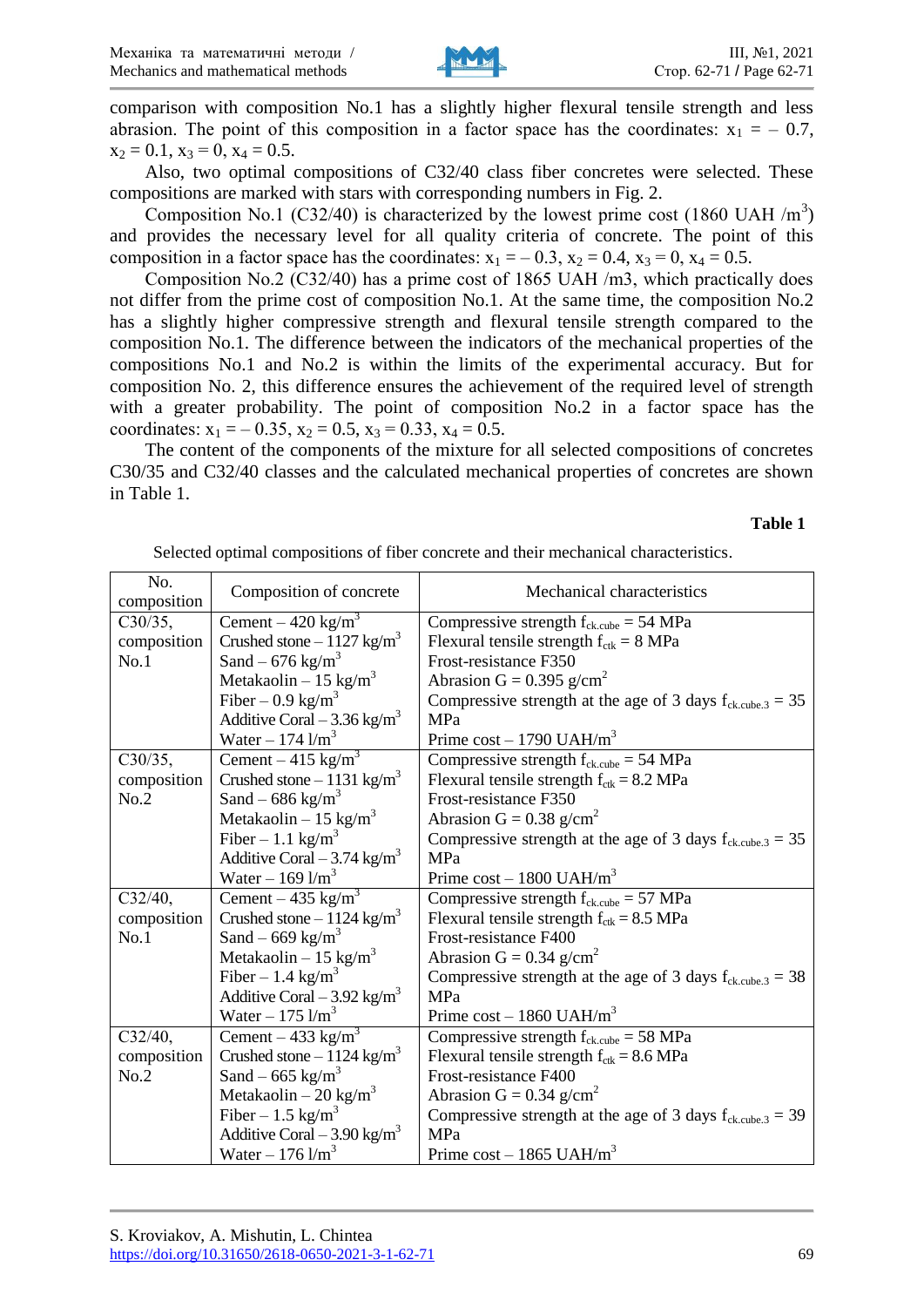

# **6 CONCLUSIONS**

Thus, the multicriteria optimization of the compositions of fiber concrete of a rigid pavement was carried out using the obtained complex of EC-models. Optimal compositions of fiber concrete of rigid pavements of C30/35 and C32/40 classes with increased durability under typical operating conditions and high early strength are selected taking into account the cost price.

# **References**

- 1. Hall, K., Dawood, D., Vanikar, S. and other (2007). *Long-life Concrete Pavements in Europe and Canada*. Report No. FHWA-PL-07-027. American Trade Initiatives.
- 2. Śliwiński, J., Hager, I., Tracz, T. and other (2010). *New generation cement concretes. Ideas, design, technology and applications*. Cracow: Cracow University of Technology.
- 3. Sobko, Y. M., Shevchuk, G. Y., Topylko, N. I., Novytsʹkyy, Y. L. (2018). Dorozhni tsementobetony na osnovi modyfikovanykh dobavok novoyi heneratsiyi. [Road cement concretes based on modified additives of new generation] *Visnyk Natsionalʹnoho universytetu "Lʹvivsʹka politekhnika". Seriya: Teoriya i praktyka budivnytstva* [Lviv Polytechnic National University]. Lʹviv: Vydavnytstvo Lʹvivsʹkoyi politekhniky. 888. 133–137. [in Ukranian].
- 4. Liu, J., Yu, C., Ran, Q., Yang, Y. (2019). Recent advance of chemical admixtures in concrete. *Cement and Concrete Research*. Vol. 124. 105834.
- 5. Kryzhanovskiy, V. O., Kroviakov, S. O. Zavoloka, M. V. (2021). Influence of metakaolin on properties of concrete modified with polycarboxylate admixture for rigid pavement repair. *Bulletin*  of odessa state academy of civil engineering and architecture. 82, 90–97.
- 6. Salimi, J., Ramezanianpour, A. M., Moradi, M. J. (2020). Studying the effect of low reactivity metakaolin on free and restrained shrinkage of high performance concrete. *Journal of Building Engineering*. Vol. 28:101053.
- 7. Liu, H., Wang, N. (2020). Computer model and analysis on pavement performance and pavement structure of polypropylene fibre material concrete. *Journal of Physics: Conference Series*. Vol. 1578. Issue 1. No. 012057.
- 8. Kroviakov, S., Kryzhanovskyi, V., Zavoloka, M. (2021) Steel fibrous concrete with high-early strength for rigid pavements repair. *IOP Conf. Series: Materials Science and Engineering*. 1162. No. 012008.
- 9. Jeff Wu, C. F., Hamada, M. S. (2009). *Experiments: Planning, Analysis, and Optimization*. 2d ed. Wiley & Sons. 552.
- 10.Lyashenko, T. V., Voznesenskiy, V. A. (2017) *Metodologiya retsepturno-tekhnologicheskikh poley v komp'yuternom stroitel'nom materialovedenii*. [Methodology of recipe-technological fields in computer building materials science]. Odessa: Astroprint. [in Russian].
- 11.Mishutin, A., Kos, Z., Grynyova, I., Chintea, L. (2021) Durability of modified fiber concrete for rigid pavements. *Croatian regional development journal*. Vol. 2. No. 1. 35-46.
- 12.Hamelyak, I. P., Koretsʹkyy, A. S., Koretsʹkyy, S. S. (2013) Pro neobkhidnistʹ budivnytstva v Ukrayini avtomobilʹnykh dorih iz tsementobetonnym pokryttyam. [About necessity of construction in Ukraine of highways with a cement-concrete covering]. *Avtoshlyakhovyk Ukrayiny*. №5 (235). 24-31. [in Ukranian].

# **Література**

- 1. Hall K., Dawood D., Vanikar S. and other. Long-life Concrete Pavements in Europe and Canada Report No. FHWA-PL-07-027, American Trade Initiatives. 2007. 69 p.
- 2. Śliwiński J., Hager I., Tracz T. and other. New generation cement concretes. Ideas, design, technology and applications Cracow: Cracow University of Technology. 2010. 189 p.
- 3. Собко Ю. М., Шевчук Г. Я., Топилко Н. І., Новицький Ю. Л. Дорожні цементобетони на основі модифікованих добавок нової генерації. Вісник Національного університету "Львівська політехніка". Серія: Теорія і практика будівництва. Львів: Видавництво Львівської політехніки, 2018. № 888. С. 133-137.